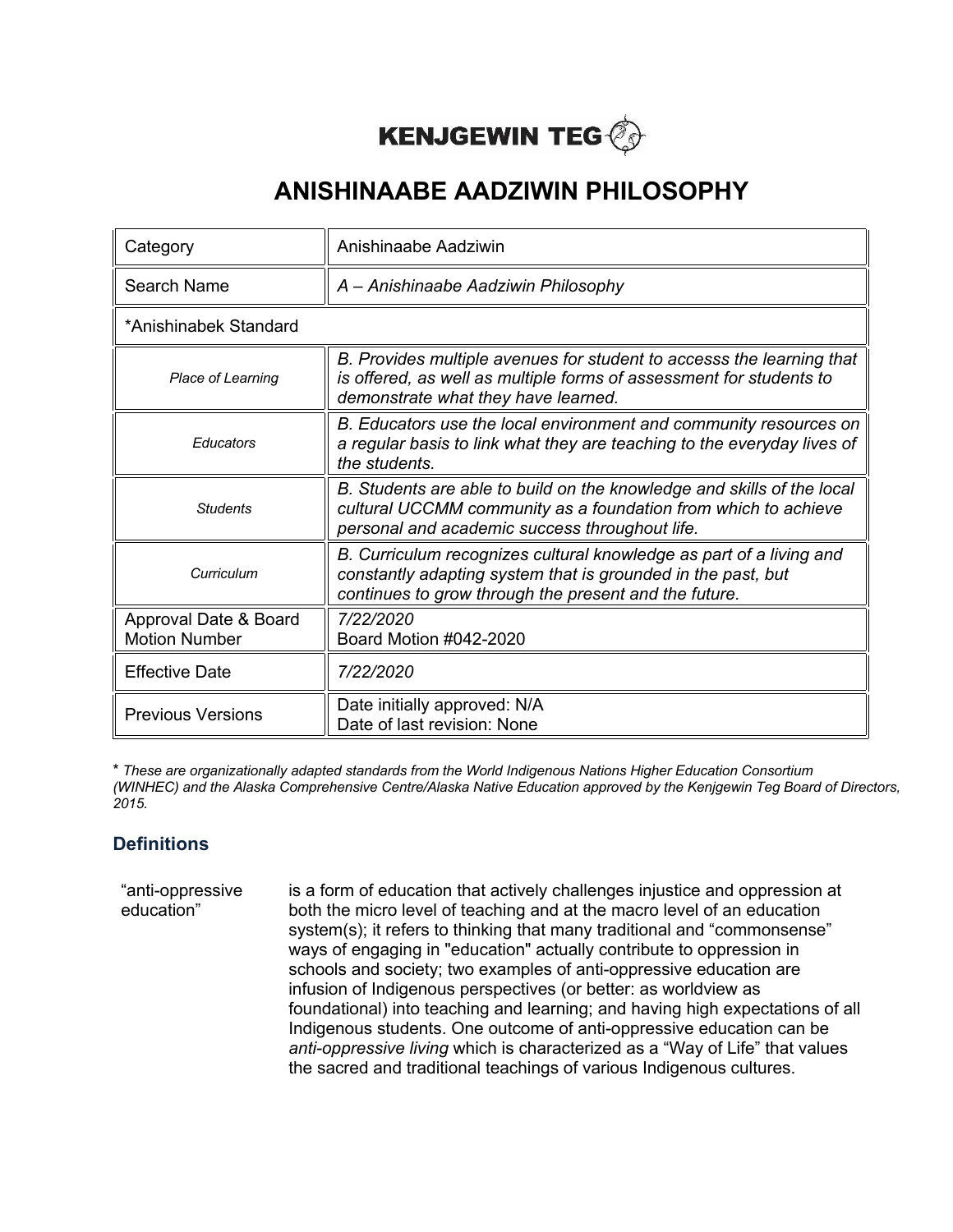

| "Anishinaabe<br>Aadziwin" | an Anishinabemowin (Ojibwe language) phrase that can be interpreted in<br>its relationship to <i>dedbinwe</i> and <i>debiwewin</i> ; it can be interpreted as the<br>ability to captivate the essential part of who Anishinaabe people are; in this<br>interpretation, an individual cannot do this singly or on other's accord, but it<br>is a gift shared by others to continuously share through essential<br>knowledge value; through this process, a person can gain insight into<br>knowledge and the nature of Anishinaabe knowledge systems; a person<br>beginning to define and separate belief from opinion; this is when 'debiwen'<br>steps in;                                   |
|---------------------------|----------------------------------------------------------------------------------------------------------------------------------------------------------------------------------------------------------------------------------------------------------------------------------------------------------------------------------------------------------------------------------------------------------------------------------------------------------------------------------------------------------------------------------------------------------------------------------------------------------------------------------------------------------------------------------------------|
| "colonialism"             | refers to the practice of domination, which involves the subjugation of one<br>people to another; known as "Canada" internationally, but known as Turtle<br>Island by Indigenous people, settler colonialism was experienced as<br>Europeans aggressively took lands from Indigenous peoples across Turtle<br>Island and displaced them; domination of Indigenous peoples throughout<br>Turtle Island occurred through racist, illogical theories such as <i>terra nullius</i> ,<br>whereby Indigenous lands were considered "unoccupied" and "empty" $-$ an<br>increasingly widely-known false justification                                                                                |
| "dedbinwe"                | an Anishinabemowin (Ojibwe language) word that can be interpreted in its<br>relationship to Anishinaabe Aadziwin; this means that what is gained in<br>Anishinaabe-aadiziwin can bring a person into 'debiwewin'; in teaching and<br>learning, the objective is to bring learners/students to a place of realization<br>on their own accord where they place themselves, where others do not<br>interfere in the process, but instead gently guide and provide the<br>knowledge for learners/students to gain their individuality; finding this<br>opportunity in teaching and learning can allow one's mind and heart to<br>meet, thus allowing healing and moving forward in a healthy way |

#### **Background**

- A. Several formal national reports and recommendations have been authored and commissioned in support of Indigenous languages, customs, culture to be inclusive and foundationally present in Indigenous education. These formal reports include but are not limited to Indian Control of Indian Education (1972); Royal Commission on Aboriginal Peoples (1996); First Nation Control of First Nation Education (2010); Truth and Reconciliation Commission (2015) and several other sector reports and recommendations over many decades. In 2018, the Anishinabek Nation Education Agreement Act also came into force supporting a participating First Nations' ability to control and determine powers, duties, functions, role and composition of its collective education system.
- B. In a changing educational environment, in 2016-2017 Kenjgewin Teg embarked and began preparing for re-envisioning a new chartered path forward in Anishinabek education and training (see full report noted: *Summary Report: Year 2020 & Re-Envisioning its Future: Anishinabek Education Framework for Kenjgewin Teg; Geyaabi Waa Ni Zhiwebag, 2017*).
- C. This institutionally created and defined re-envisioning work created an Anishinabek education and services framework for consciously and conscientiously implementing the voices of the Mnidoo Mnising community in Kenjgewin Teg's education system and services. Further, as a result of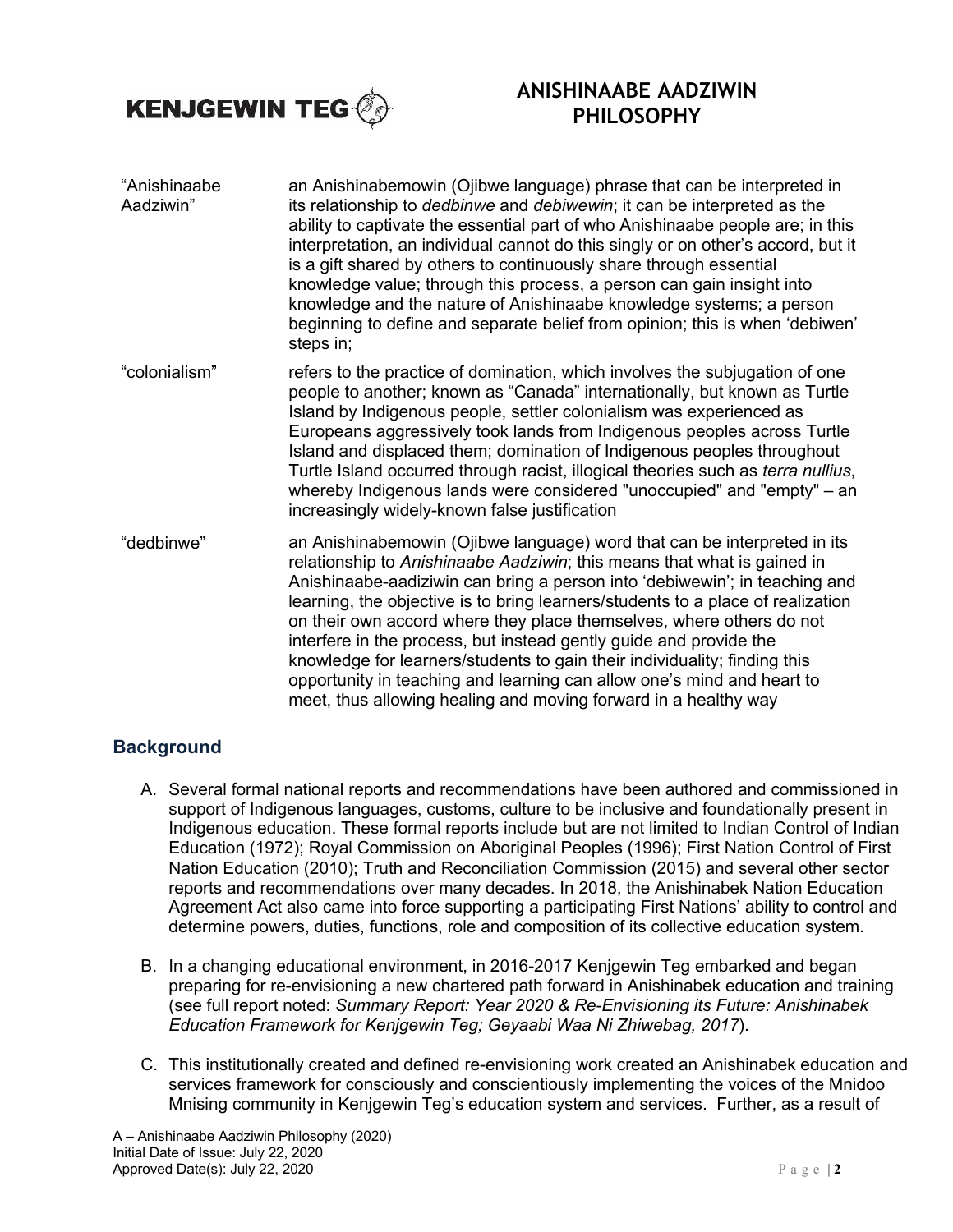

this re-envisioning work, Kenjgewin Teg also consciously and conscientiously moves forward supporting an explicit need for implementing anti-oppressive education.

- D. Kenjgewin Teg's re-envisioning process used story, experience and narrative in creating Kenjgewin Teg's re-envisioned framework. The framework identifies three primary areas which will steer Kenjgewin Teg's future: 1) Anishinabek worldview; 2) Anishinabek governance; and 3) Mmaadziwin (The Good Life).
- E. The experience of being intimately part of these shared stories and narratives by Elders, Knowledge Keepers, leaders, educators, professionals, parents, community members, and participating students and staff of Kenjgewin Teg, have been monumental in understanding and moving forward in Kenjgewin Teg's continuous journey of reclaiming and asserting Anishinabek knowledge and pedagogy in its teaching and learning.
- F. Implementing and actioning Kenjgewin's Teg's framework components, which includes *Anishinaabe Aadziwin* and *Dedbinwe,* and well as ongoing and new locally driven Mnidoo Mnising recommendations for Anishinabek education, is also resource dependent.

#### **Philosophy Purpose**

G. Since 1992, Kenjgewin Teg has been organizationally mandated to provide access and opportunity for community-based learning for Indigenous learners; the purpose of this formal philosophy statement is to explicitly affirm Kenjgewin Teg's autonomy and control in its own institutional development. Autonomy and control is not only consistently articulated in described and other reports and commissions, but has been expressed in community voice and participation in shaping Kenjgewin Teg's future programs and services.

#### **Philosophy Assertions**

- H. Kenjgewin Teg will continue to assert its Anishinabek educational autonomy by utilizing a community-driven and community-based approach with a focus on continuous learning of the teachings of *Anishnaabe Aadziwin. Anishinaabe Aadziwin* is one of Kenjgewin Teg's institutionally defined framework components emphasizing foundational inclusion of our Anishinabek worldview in teaching and learning.
- I. Kenjgewin Teg will also assert its Anishinabek educational autonomy by utilizing a communitydriven and community-based approach with a focus on continuous learning of the teachings of *Dedbinwe. Dedbinwe* is one of Kenjgewin Teg's institutionally defined framework components identified to support organizational self-accreditation which may be locally, institutionally and/or legislatively defined.
- J. Together, the Anishinabek teachings of *Dedbinwe* and *Anishinaabe Aadzwin* will strengthen Kenjgewin Teg's autonomy and control in the delivery of its programs and services contributing to the advancement of Anishinabek education, centrally located on Mnidoo Mnising. Kenjgewin Teg further recognizes that within its sector environments, significant resource allocations to implement its framework is required, and will be an active participant in resource allocation advocacy. Within this environment, Kenjgewin Teg will continue advancing Anishinabek